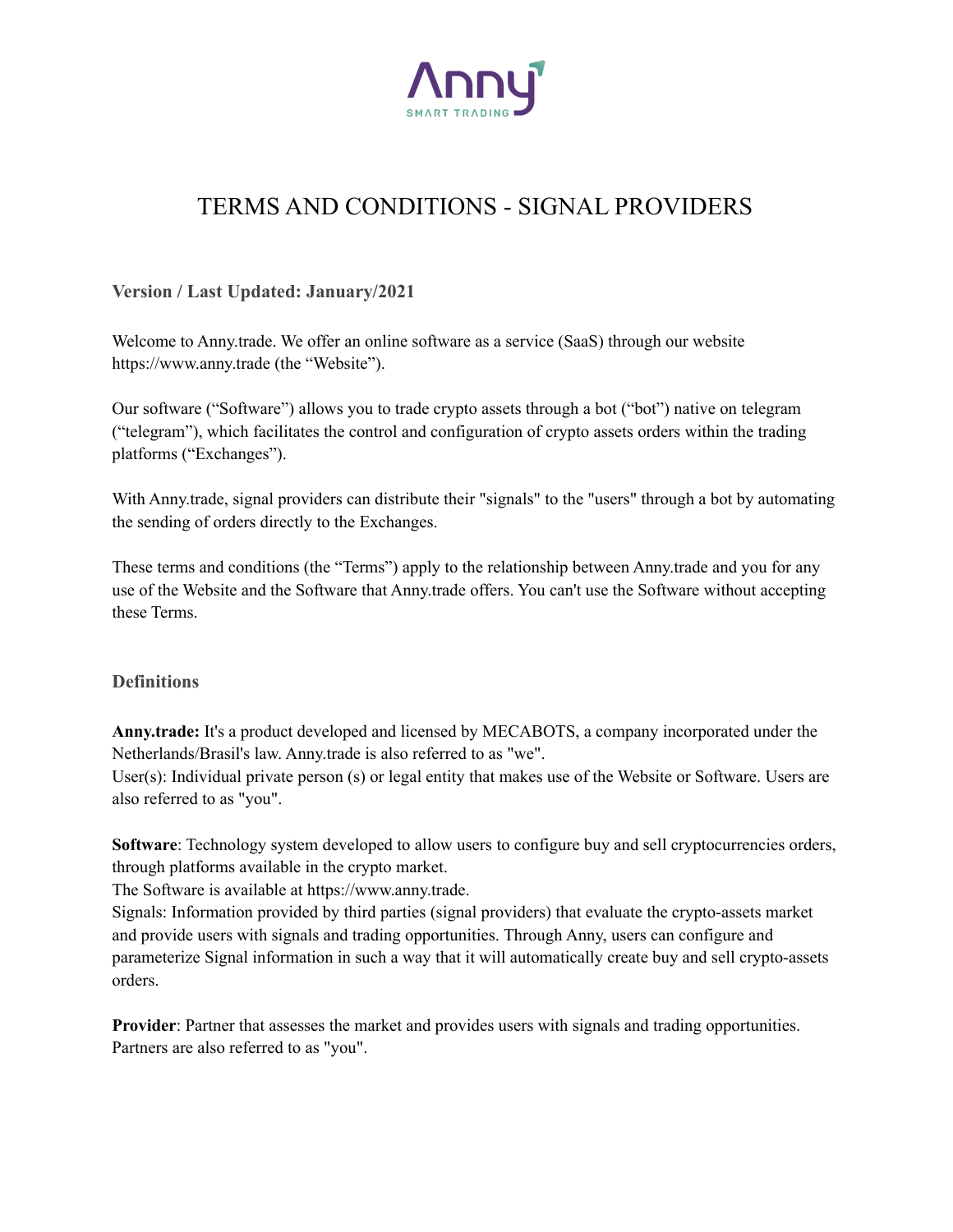

**Telegram**: Cloud-based instant messaging service, which enables Anny.trade to receive and transmit buy and sell orders to Exchanges.

#### **Signal provider platform registration**

If you'd like to be a partner and use Anny to send your signals to users, visit: https://www.anny.trade. You must protect your account login details and keep your password strictly secret. We will assume that all signals will be provided by you or under your supervision, and all damages resulting from this action are your full responsibility.

You agree to provide updated, complete and accurate information about your account. You agree to promptly update your personal account as necessary, so we can contact you if necessary.

All questions and directions transmitted to the contacts entered in your personal account will be considered received by you.

After the registration's approval, Anny.trade will provide you with support to submit and manage signals with the service level that relates to your partnership qualification.

Users who sign up to receive the signals and register with you will be entitled to have the signals monitored for a period of 3 (three) days if subscribed to the starter plan, and 5 (five) days if they have contracted the pro plan.

#### **Service price and relationship with users**

Unless otherwise stipulated by a contract, there is no financial relationship established between you and Anny.trade. However, Anny.trade reserves the right to change its policy, establishing financial conditions for the continuity of the partnership.

Special conditions may also be established to provide a dashboard with improvements or implements, new features or technologies, upon contracting through the platform. There is no limitation regarding the number of Anny.trade users. However, if there is any need for a system, this number may be limited, and accesses available will be informed.

## **Signal provider responsibilities**

It's the signal provider responsibility, among the others described in these Terms: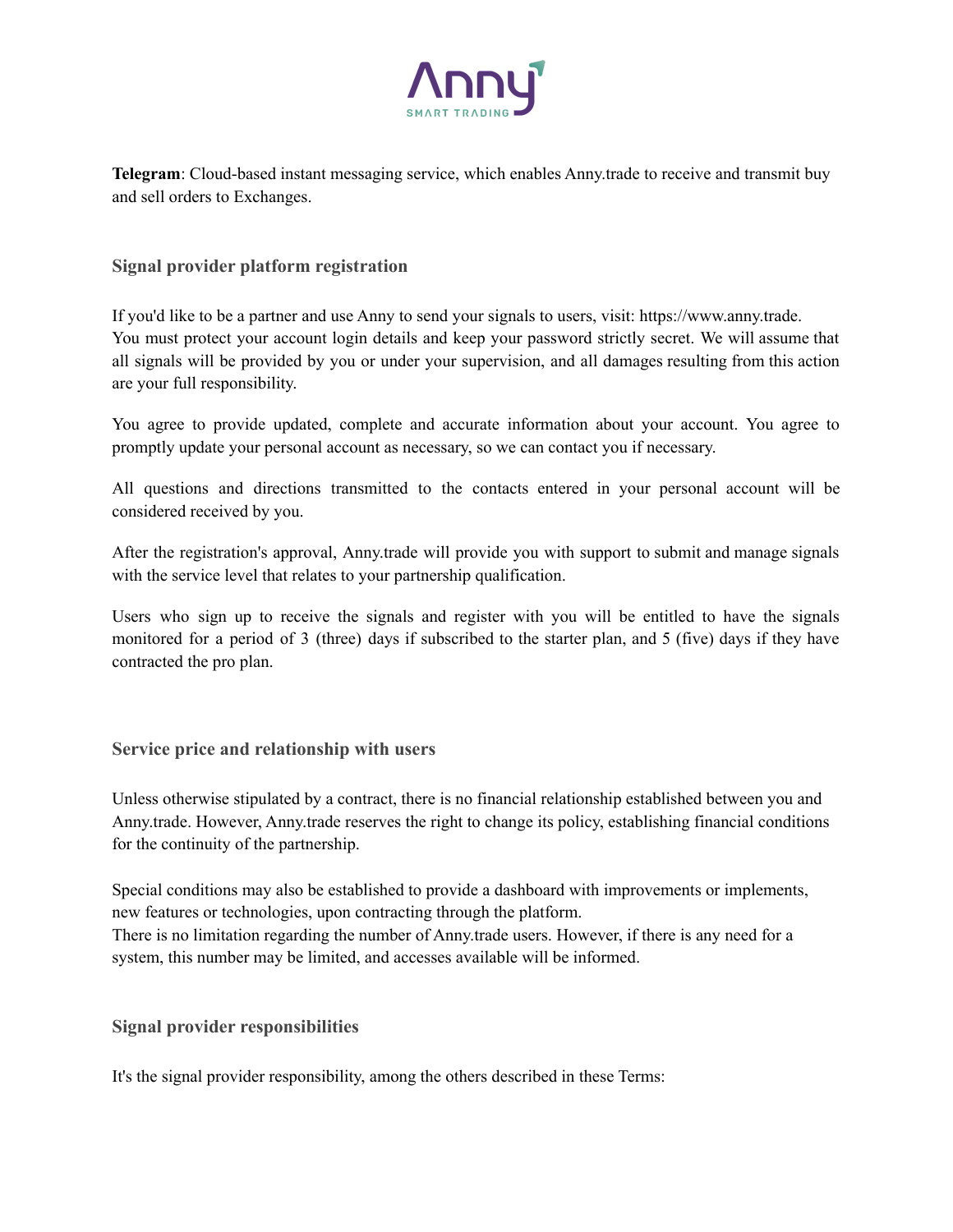

- 1. Only communicate targets that can be reached by a percentage of users previously established by Anny.trade, that is, the configuration sent must be able to be used by a significant number of users;
- 2. Don't send signals created by other robots that have not undergone human verification and duly proven validation;
- 3. Present a good performance, according to criteria informed by Anny.trade; and
- 4. When calculating and disclosing the results, only account targets that have been effectively met, duly verified and confirmed by Anny.trade.

Any non-compliance or non-compliance with these established criteria will allow Anny.trade to unilaterally discontinue the partnership, without any encumbrances or obligations arising therefrom.

## **Fair use of our website and software**

You may not use the website and the software in such a way that you violate Dutch/Brazilian law (according to nationality in the registration and/or billing country) or any other applicable laws and regulations.

As a condition of using the website and the Software, you agree not to provide any information that is incorrect, inaccurate, incomplete or in violation of any law or regulation. In addition, you agree that you will not allow third-parties to:

- 1. enter any non-public / secure area of the website or software;
- 2. send viruses, worms, junk mail, spam, chain letters, unsolicited offers or advertisements of any kind and for any purpose;
- 3. investigate, scan or test the Software Website or any other related system or network, or breach any security or authentication;
- 4. use any automated software system to remove data from the site ("screen-scraping");
- 5. make and distribute copies of the website or software;
- 6. attempt to sell, distribute, copy, rent, sublicense, lend, merge, reproduce, alter, modify, reverse engineer, disassemble, decompile, transfer, exchange, translate, hack, damage or misuse the website or software;
- 7. Disrespect the rules and terms of use to which you may have agreed, of signal providers and exchanges;
- 8. or create derivative works of any kind.

If you receive personal data or confidential information from users, you will keep this information secret, and its distribution to third parties or use for any other purpose, other than for purposes related to sending signals to users through the platform, is strictly prohibited.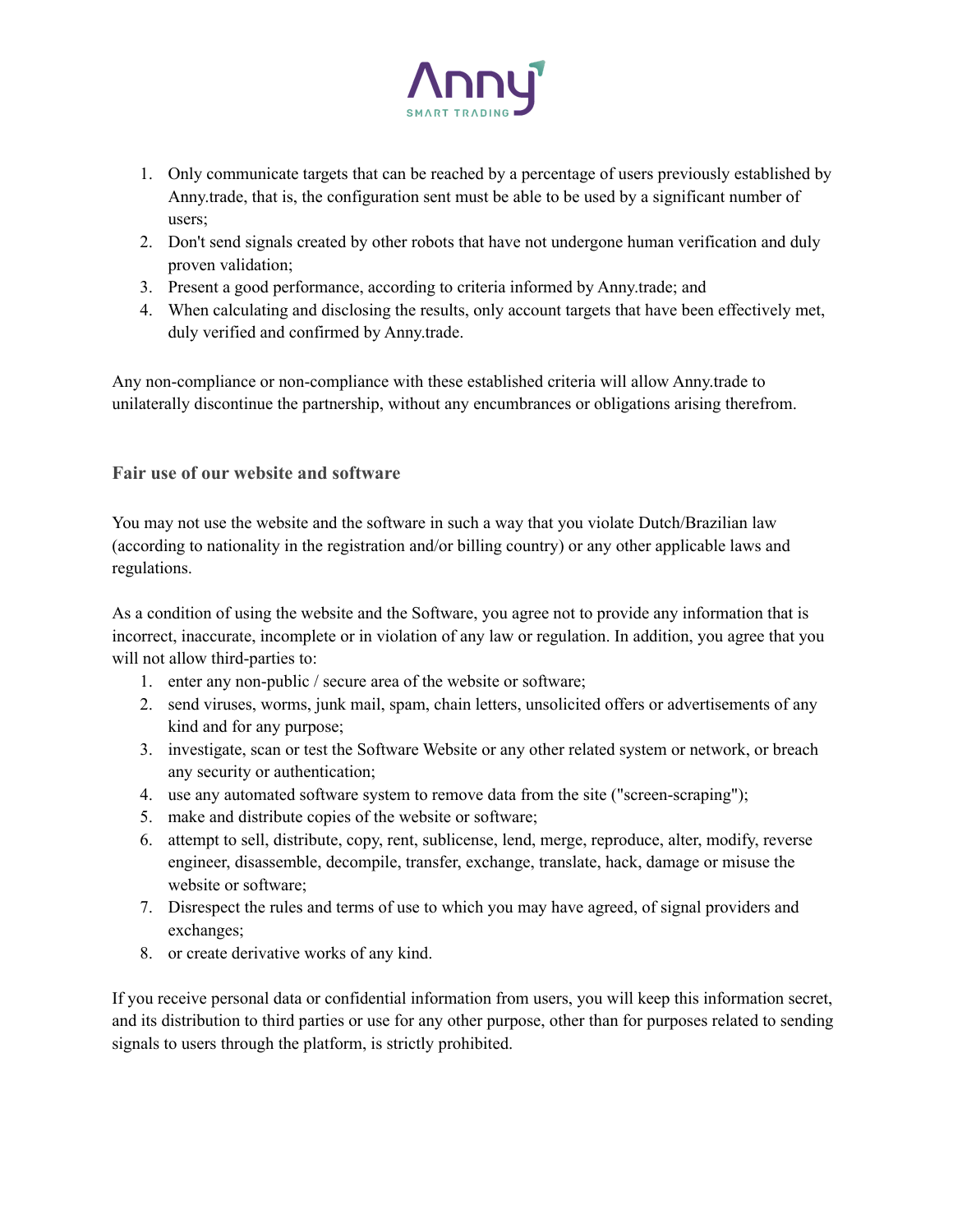

Anny.trade has the right to block your access, temporarily or permanently, and cancel the partnership, if any type of abuse is suspected, without prejudice to taking other remedial measures that it deems appropriate.

#### **Privacy**

Anny.trade respects your privacy and anticipates the General Data Protection Regulation (RGPD), thus, in order to accept these Terms of Use, you must also have adequate terms with users, through your Terms of Use.

For this reason, you must inform which personal data you will collect from users and for what purposes, as well as how to use, store and process them.

## **Intellectual Property**

Anny.trade is licensed and owns all intellectual property rights acquired and related to the Software, such as - but not limited to - patents, patent applications, trademarks, trademark applications, database rights, trade names, copyrights, trade secrets, licenses, domain names, know-how, proprietary rights and processes ("Intellectual Property Rights").

Anny.trade grants signal providers a non-transferable, non-exclusive, revocable license intended for the distribution of signals to users through the website and the Software on a subscription basis accepted by the users and offered by us at https://anny.trade. You are not permitted to access website and software content for any other purpose, such as selling or distributing the website and software contents.

## **Website and software availability and disclaimer of warranties**

The website and software are available on desktop and mobile devices running iOS and Android. Anny.trade will use reasonable efforts to make the Website and the Software available at all times. However, the signal provider acknowledges that the website and the software are provided over the Internet and mobile networks and therefore their quality and availability may be affected by factors beyond Anny.trade's reasonable control.

Anny.trade doesn't accept any responsibility for the unavailability of the Website and Software, or any difficulty or inability to download or access content, or any other failure in the communication system that may result in the unavailability of the Website or Software.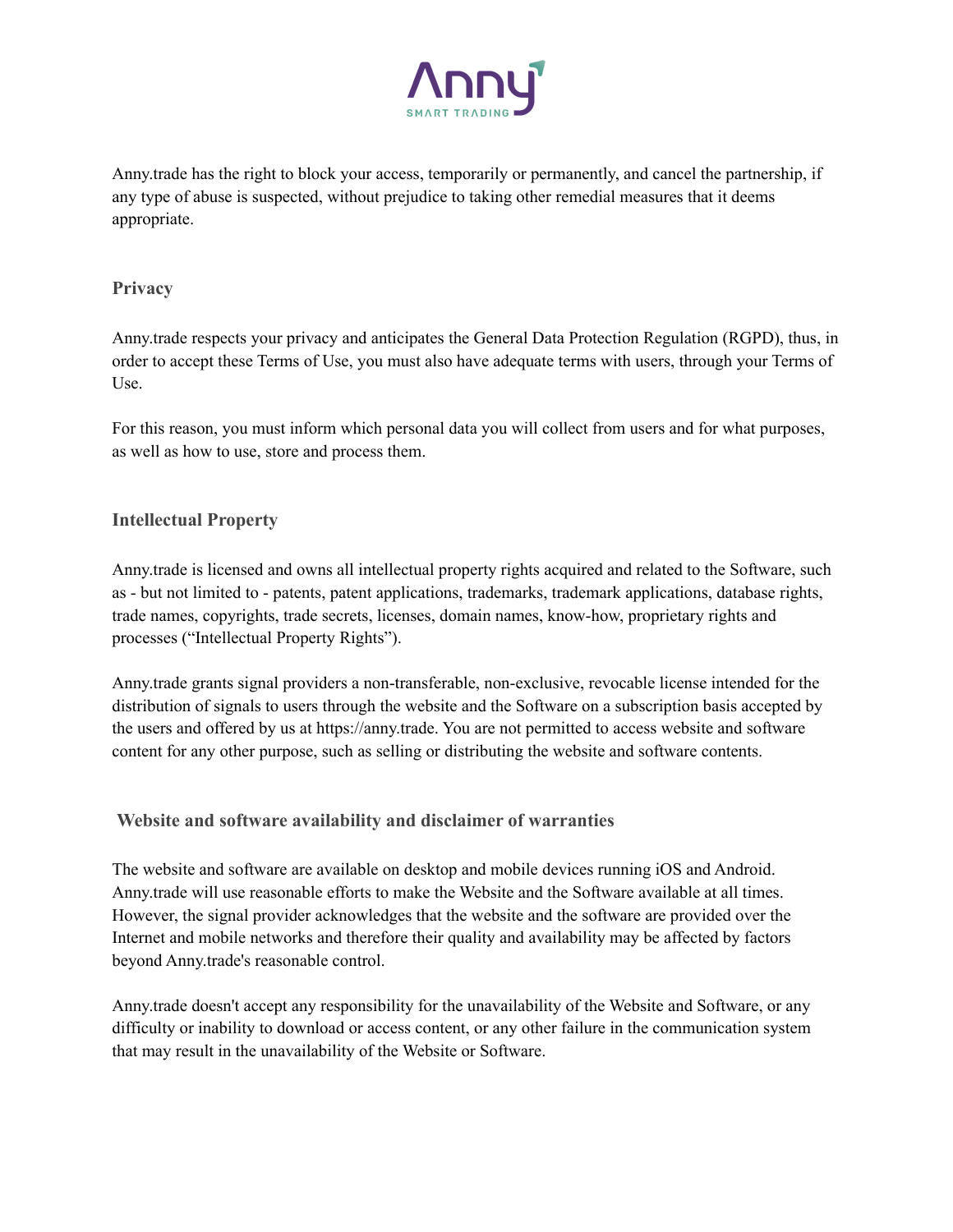

Anny.trade is not responsible for any support or maintenance in relation to the website or software, as well as in relation to signal providers and exchanges. Anny.trade may, at its own discretion, update, modify or adapt the Website and the Software, modifying their functionality, in order to improve the user experience. Anny.trade is not responsible for any downtime resulting from these actions.

Likewise, considering the integration of Anny.trade through Telegram, any transient outages, whether of any nature, as well as communication failures in the interfaces with the signal and exchange providers, are not Anny.trade's responsibility, being It is certain that the greatest efforts will be made to restore the stability of the system.

The provider, in this regard, is also responsible for collaboration and assistance to restore operation, if any intervention or modification is necessary in the interface and other criteria related to the signals.

## **Helpdesk**

Anny.trade has a helpdesk where the user can ask questions about the website and the software, making it clear that Anny.trade will only give advice on the functioning of the website and the software, since all operations and other interactions between the signal providers and exchanges are the sole responsibility of the user.

However, when you register as a signal provider, you must also provide support and guidance to users on how to configure Anny, especially with regard to the market scenario and the signal's objective.

#### **Indemnification**

Users will indemnify, defend and hold Anny.trade harmless from and against all liabilities, damages and costs (including settlement costs and reasonable attorney's fees) arising from third party claims about: any damage resulting from the provider's behaviour related to the use of our website and Software, as well as distributing the signal; and violation of these Terms or any applicable law or regulation.

#### **General terms**

Anny.trade reserves the right to change these Terms. When they are changed, the provider will be notified to subscribe again, consenting to the new conditions established. By continuing to use the website, the provider acknowledges the most recent version of these Terms.

If we do not apply these Terms, it will not be construed as consent or waiver of the right to apply them at a later time or against another provider.